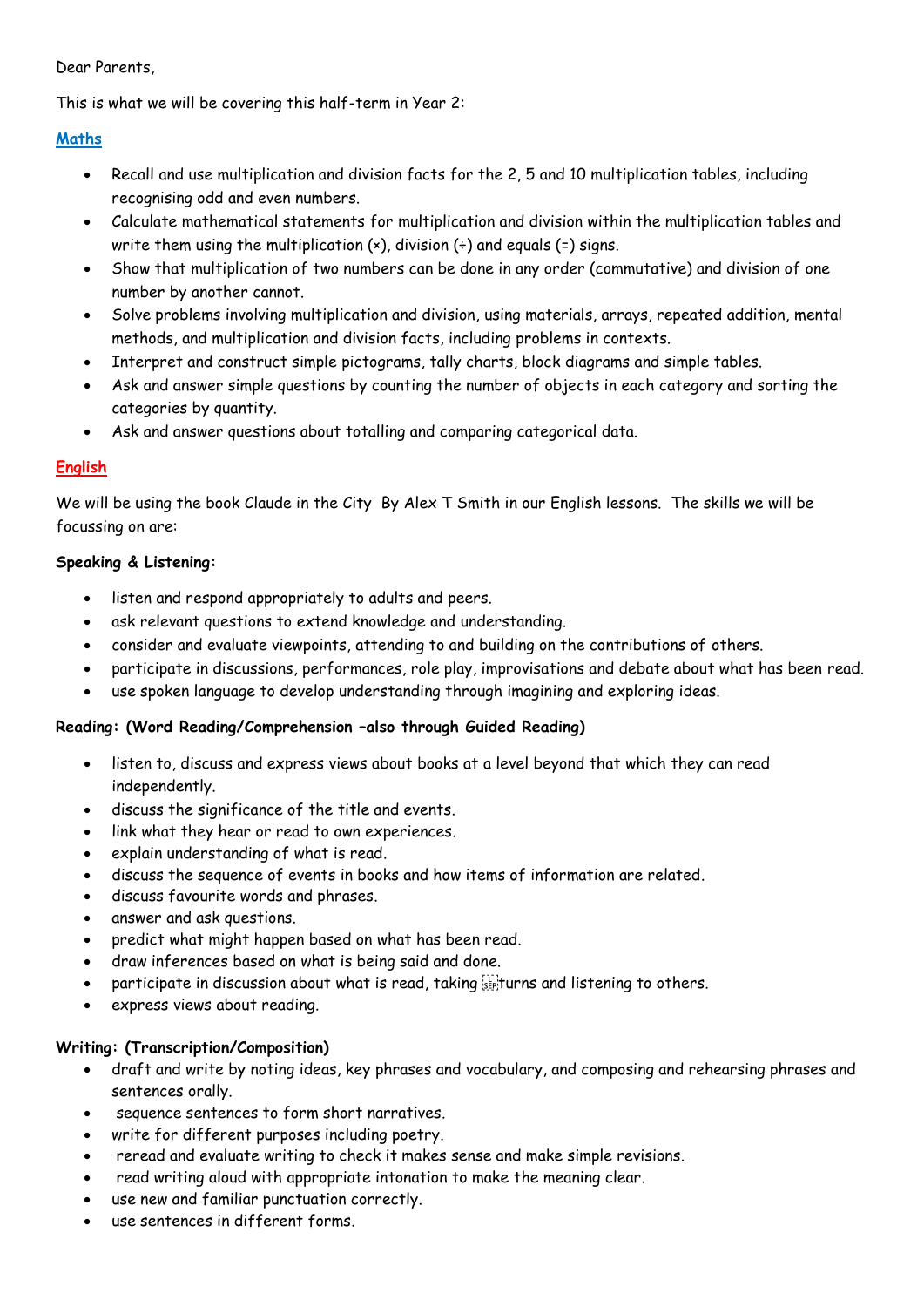- expand noun phrases to describe and specify
- use past and present tense correctly and consistently.
- use simple conjunctions to link subordinate and coordinating clauses.

## **PE**

### **Gymnstics**

- learning how to make body shapes
- different types of rolling.
- straight jumps off low level apparatus and soft play apparatus.
- planning a sequence to use on the apparatus
- different yoga poses to help improve posture, strengthen core, strengthen and stretch different muscles.

# **Team Games**

- Striking and hitting a ball
- Throwing and catching a ball
- Travelling with a ball
- Passing a ball
- Possession
- Using space
- Attacking and defending
- Tactics and Rules

## **IPC topic: From A to B Contd.**

| In Geography, we'll be finding out:                                                                                                                                                                                                                                                  | In Technology, we'll be finding out:                                                                                                                                                            |
|--------------------------------------------------------------------------------------------------------------------------------------------------------------------------------------------------------------------------------------------------------------------------------------|-------------------------------------------------------------------------------------------------------------------------------------------------------------------------------------------------|
| How we travel to school<br>$\bullet$<br>How to make maps to record our journey to school<br>٠<br>How to create our own train journey around the<br>$\bullet$<br>host country<br>How we can travel to different countries<br>$\bullet$<br>How to create our own activity holiday<br>٠ | How to make a 'vehicle' to transport a small toy from<br>$\bullet$<br>one place to another<br>How to make plans for vehicles<br>$\bullet$<br>How to test our vehicles to see how well they work |
| In History, we'll be finding out:                                                                                                                                                                                                                                                    | In International, we'll be finding out:                                                                                                                                                         |
| About transport in the past<br>$\bullet$<br>How to make a timeline to show when different<br>$\bullet$<br>types of transport were invented                                                                                                                                           | How children around the world travel to school<br>$\bullet$                                                                                                                                     |
| About exploring different types of transport from<br>$\bullet$<br>myths and legends                                                                                                                                                                                                  | In Science, we'll be finding out:                                                                                                                                                               |
| In Art, we'll be finding out:                                                                                                                                                                                                                                                        | How to make our own sail boats and aeroplanes<br>$\bullet$                                                                                                                                      |
| How to create our own futurist painting to capture<br>$\bullet$<br>the speed and movement of transport<br>How to create a boat collage in the style of Turner<br>$\bullet$<br>and Monet                                                                                              |                                                                                                                                                                                                 |